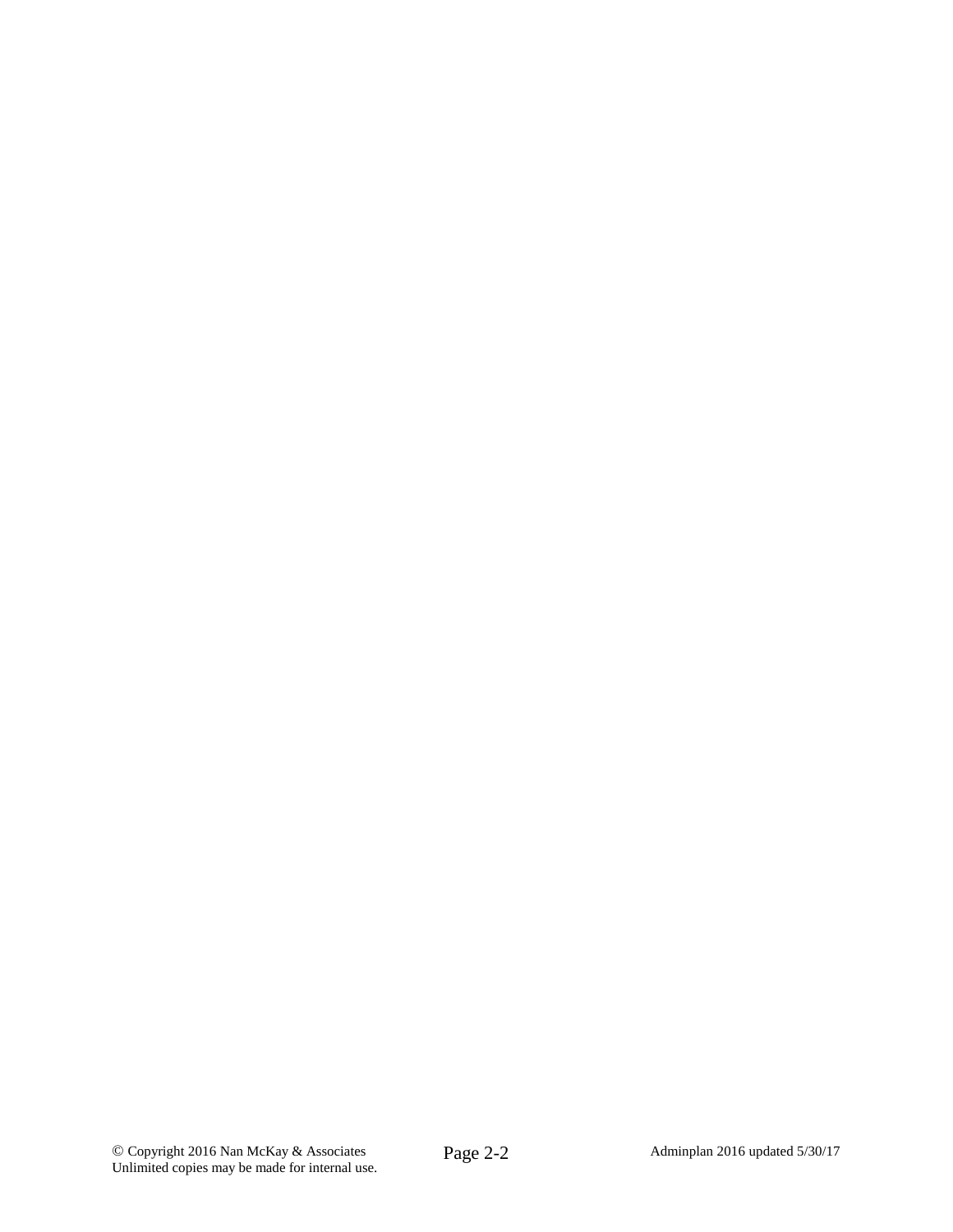### **PART I: NONDISCRIMINATION**

### **2-I.A. OVERVIEW**

Federal laws require PHAs to treat all applicants and participants equally, providing the same opportunity to access services, regardless of family characteristics and background. Federal law prohibits discrimination in housing on the basis of race, color, religion, sex, national origin, age, familial status, and disability. In addition, HUD regulations provide for additional protections regarding sexual orientation, gender identity, and marital status. The PHA will comply fully with all federal, state, and local nondiscrimination laws, and with rules and regulations governing fair housing and equal opportunity in housing and employment, including:

- Title VI of the Civil Rights Act of 1964
- Title VIII of the Civil Rights Act of 1968 (as amended by the Community Development Act of 1974 and the Fair Housing Amendments Act of 1988)
- Executive Order 11063
- Section 504 of the Rehabilitation Act of 1973
- The Age Discrimination Act of 1975
- Title II of the Americans with Disabilities Act (to the extent that it applies, otherwise Section 504 and the Fair Housing Amendments govern)
- The Equal Access to Housing in HUD Programs Regardless of Sexual Orientation or Gender Identity Final Rule, published in the *Federal Register* February 3, 2012 and further clarified in Notice PIH 2014-20
- Violence Against Women Reauthorization Act of 2013 (VAWA)

When more than one civil rights law applies to a situation, the laws will be read and applied together.

Any applicable state laws or local ordinances and any legislation protecting individual rights of tenants, applicants, or staff that may subsequently be enacted will also apply.

### PHA Policy

No state or local nondiscrimination laws or ordinances apply.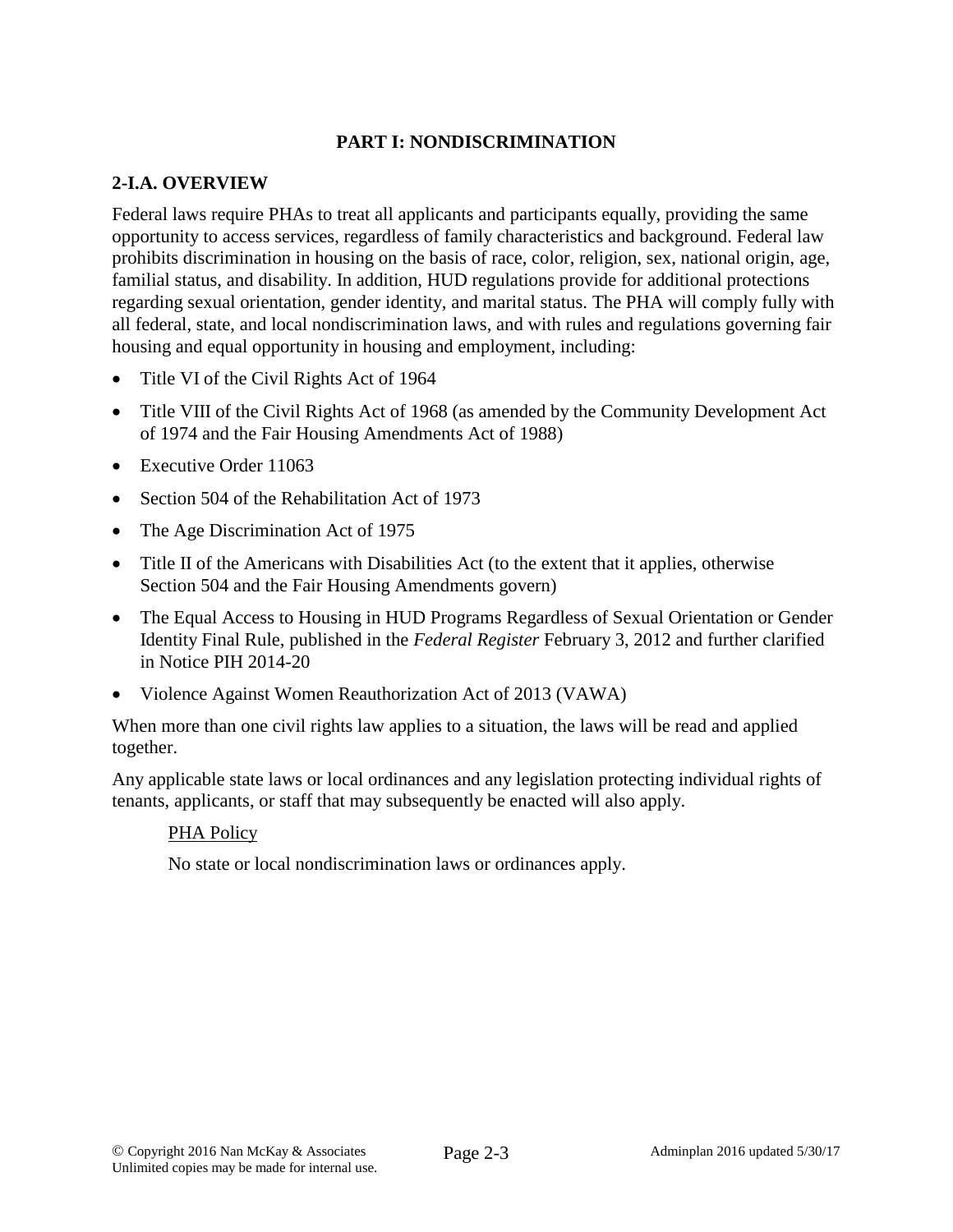## **2-I.B. NONDISCRIMINATION**

Federal regulations prohibit discrimination against certain protected classes and other groups of people. State and local requirements, as well as PHA policies, can prohibit discrimination based on other factors.

The PHA shall not discriminate because of race, color, sex, religion, familial status, age, disability or national origin (called "protected classes")

Familial status includes children under the age of 18 living with parents or legal custodians, pregnant women, and people securing custody of children under the age of 18.

The PHA will not discriminate on the basis of marital status, gender identity, or sexual orientation [FR Notice 02/03/12].

### PHA Policy

The PHA does not identify any additional protected classes.

The PHA will not use any of these factors to:

- Deny to any family the opportunity to apply for housing, nor deny to any qualified applicant the opportunity to participate in the housing choice voucher program
- Provide housing that is different from that provided to others
- Subject anyone to segregation or disparate treatment
- Restrict anyone's access to any benefit enjoyed by others in connection with the housing program
- Treat a person differently in determining eligibility or other requirements for admission
- Steer an applicant or participant toward or away from a particular area based any of these factors
- Deny anyone access to the same level of services
- Deny anyone the opportunity to participate in a planning or advisory group that is an integral part of the housing program
- Discriminate in the provision of residential real estate transactions
- Discriminate against someone because they are related to or associated with a member of a protected class
- Publish or cause to be published an advertisement or notice indicating the availability of housing that prefers or excludes persons who are members of a protected class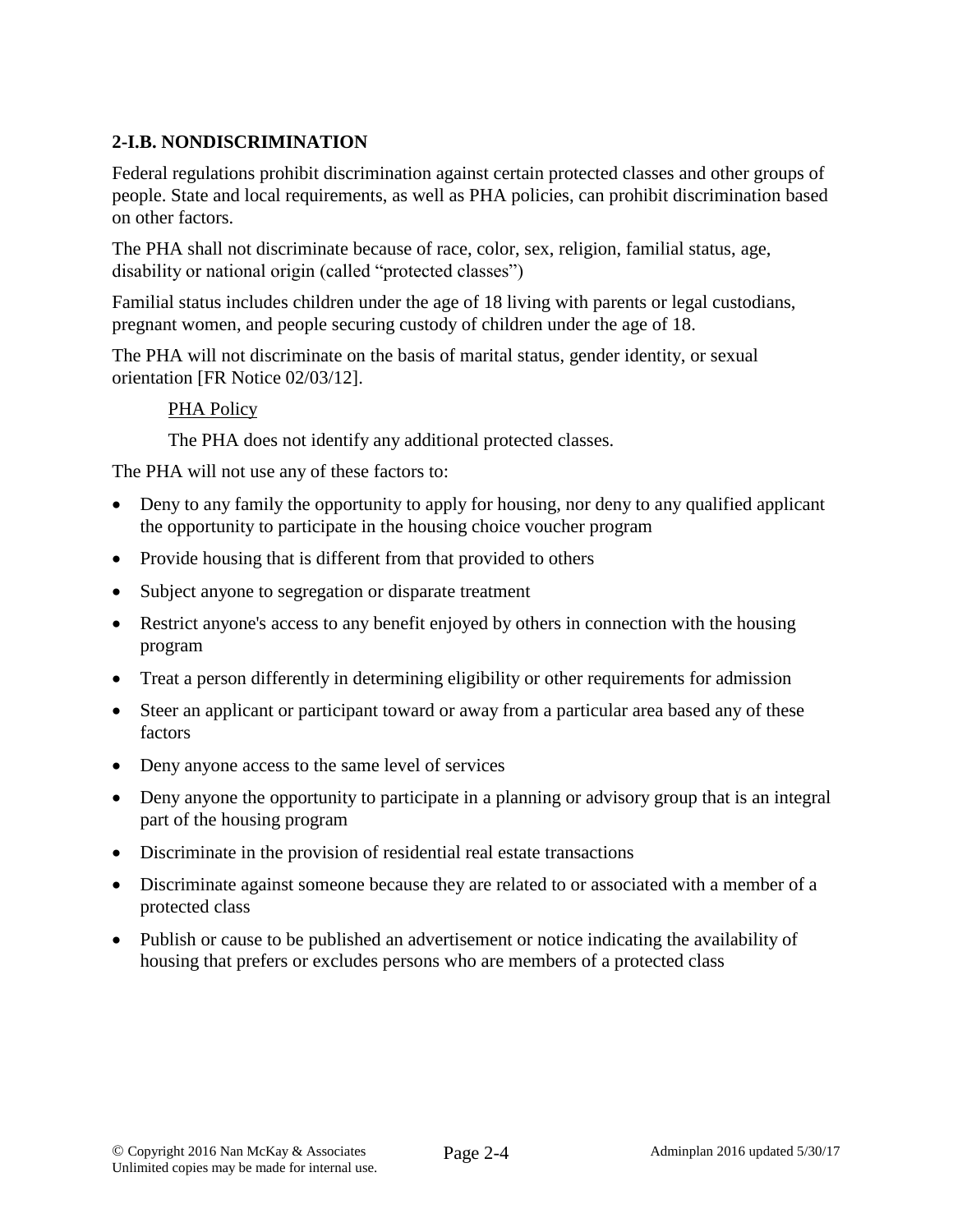### **Providing Information to Families and Owners**

The PHA must take steps to ensure that families and owners are fully aware of all applicable civil rights laws. As part of the briefing process, the PHA must provide information to HCV applicant families about civil rights requirements and the opportunity to rent in a broad range of neighborhoods [24 CFR 982.301]. The Housing Assistance Payments (HAP) contract informs owners of the requirement not to discriminate against any person because of race, color, religion, sex, national origin, age, familial status, or disability in connection with the contract.

### **Discrimination Complaints**

If an applicant or participant believes that any family member has been discriminated against by the PHA or an owner, the family should advise the PHA. HUD requires the PHA to make every reasonable attempt to determine whether the applicant's or participant's assertions have merit and take any warranted corrective action. In addition, the PHA is required to provide the applicant or participant with information about how to file a discrimination complaint [24 CFR 982.304].

- Upon receipt of a housing discrimination complaint, the PHA is required to:
- Provide written notice of the complaint to those alleged and inform the complainant that such notice was made
- Investigate the allegations and provide the complainant and those alleged with findings and either a proposed corrective action or an explanation of why corrective action is not warranted
- Keep records of all complaints, investigations, notices, and corrective actions [Notice PIH 2014-20]

### PHA Policy

Applicants or participants who believe that they have been subject to unlawful discrimination may notify the PHA either orally or in writing.

Within 10 business days of receiving the complaint, the PHA will provide a written notice to those alleged to have violated the rule. The PHA will also send a written notice to the complainant informing them that notice was sent to those alleged to have violated the rule, as well as information on how to complete and submit a housing discrimination complaint form to HUD's Office of Fair Housing and Equal Opportunity (FHEO).

The PHA will attempt to remedy discrimination complaints made against the PHA and will conduct an investigation into all allegations of discrimination.

Within 10 business days following the conclusion of the PHA's investigation, the PHA will provide the complainant and those alleged to have violated the rule with findings and either a proposed corrective action plan or an explanation of why corrective action is not warranted.

The PHA will keep a record of all complaints, investigations, notices, and corrective actions. (See Chapter 16.)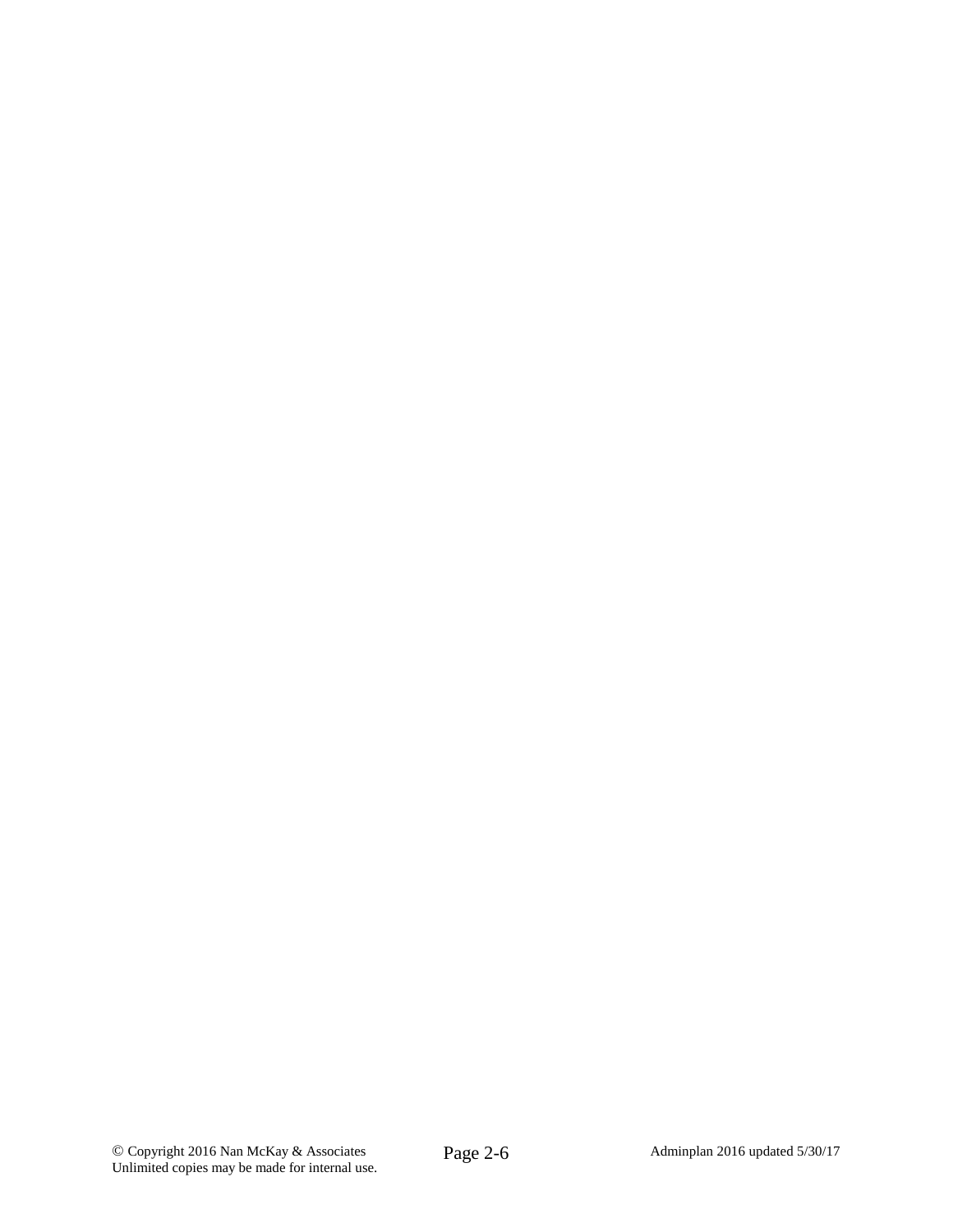## **PART II: POLICIES RELATED TO PERSONS WITH DISABILITIES**

### **2-II.A. OVERVIEW**

One type of disability discrimination prohibited by the Fair Housing Act is the refusal to make reasonable accommodation in rules, policies, practices, or services when such accommodation may be necessary to afford a person with a disability the equal opportunity to use and enjoy a program or dwelling under the program.

The PHA must ensure that persons with disabilities have full access to the PHA's programs and services. This responsibility begins with the first contact by an interested family and continues through every aspect of the program.

### PHA Policy

The PHA will ask all applicants and participants if they require any type of accommodations, in writing, on the intake application, reexamination documents, and notices of adverse action by the PHA, by including the following language:

"If you or anyone in your family is a person with disabilities, and you require a specific accommodation in order to fully utilize our programs and services, please contact the housing authority."

A specific name and phone number of designated staff will be provided to process requests for accommodation.

The PHA will display posters and other housing information and signage in locations throughout the PHA's office in such a manner as to be easily readable from a wheelchair.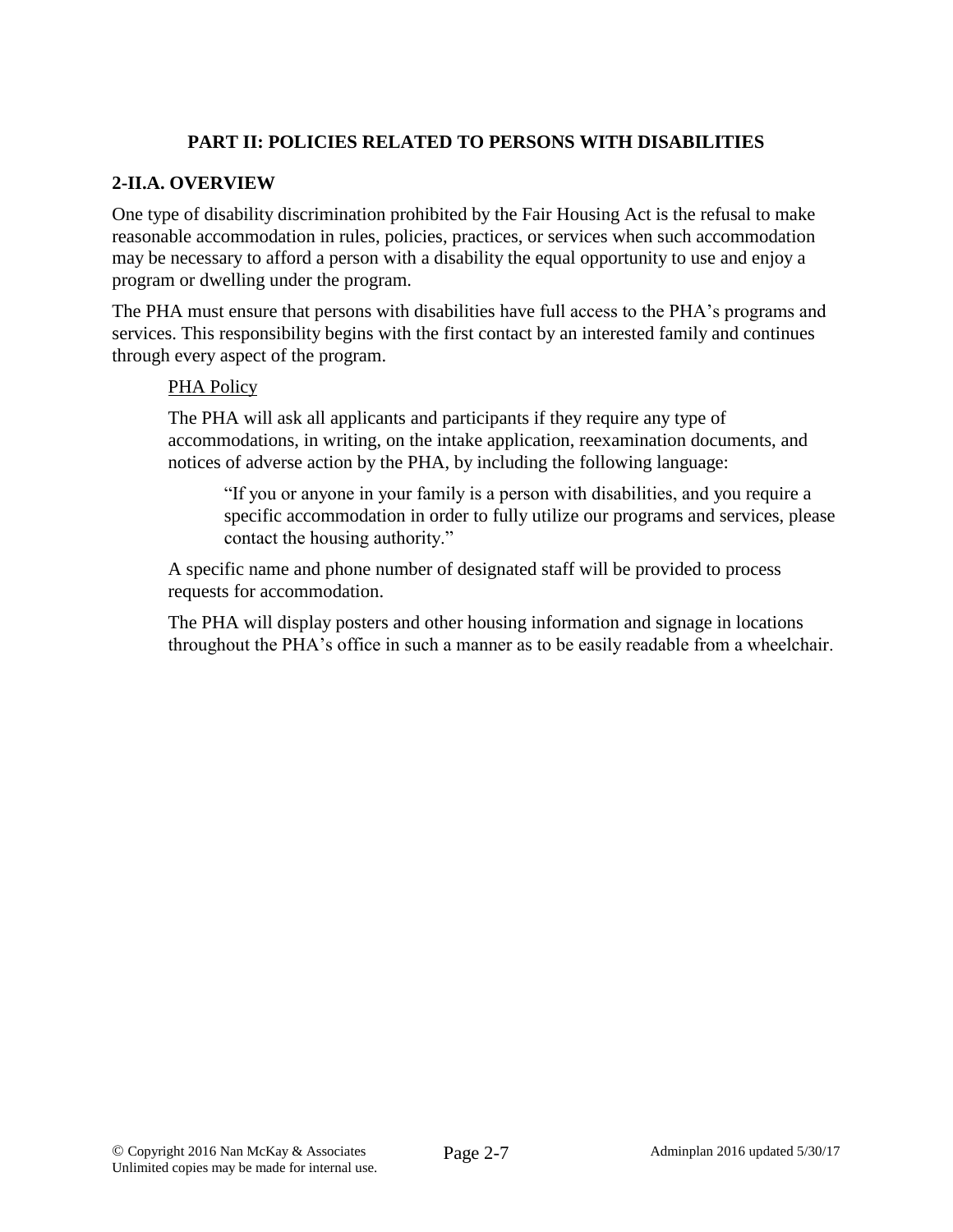# **2-II.B. DEFINITION OF REASONABLE ACCOMMODATION**

A reasonable accommodation is an adjustment made to a rule, policy, practice, or service that allows a person with a disability to have equal access to the HCV program. For example, reasonable accommodations may include making home visits, extending the voucher term, or approving an exception payment standard in order for a participant to lease an accessible dwelling unit.

Federal regulations stipulate that requests for accommodations will be considered reasonable if they do not create an "undue financial and administrative burden" for the PHA, or result in a "fundamental alteration" in the nature of the program or service offered. A fundamental alteration is a modification that alters the essential nature of a provider's operations.

### **Types of Reasonable Accommodations**

When needed, the PHA will modify normal procedures to accommodate the needs of a person with disabilities. Examples include:

- Permitting applications and reexaminations to be completed by mail
- Conducting home visits
- Using higher payment standards (either within the acceptable range or with HUD approval of a payment standard outside the PHA range) if the PHA determines this is necessary to enable a person with disabilities to obtain a suitable housing unit
- Providing time extensions for locating a unit when necessary because of lack of availability of accessible units or special challenges of the family in seeking a unit
- Permitting an authorized designee or advocate to participate in the application or certification process and any other meetings with PHA staff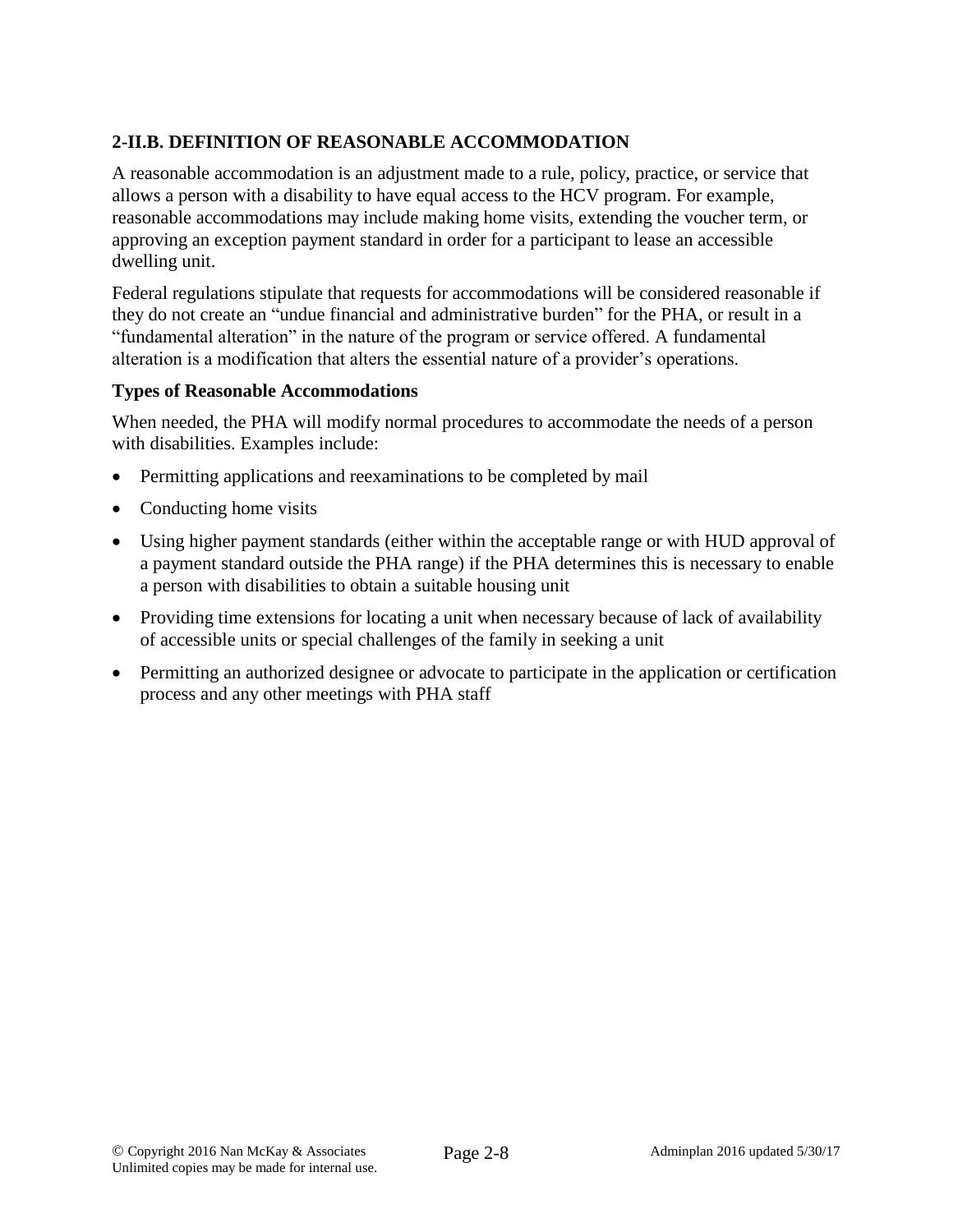# **2-II.C. REQUEST FOR AN ACCOMMODATION**

If an applicant or participant indicates that an exception, change, or adjustment to a rule, policy, practice, or service is needed because of a disability, HUD requires that the PHA treat the information as a request for a reasonable accommodation, even if no formal request is made [Joint Statement of the Departments of HUD and Justice: Reasonable Accommodations under the Fair Housing Act].

The family must explain what type of accommodation is needed to provide the person with the disability full access to the PHA's programs and services.

If the need for the accommodation is not readily apparent or known to the PHA, the family must explain the relationship between the requested accommodation and the disability. There must be an identifiable connection, or nexus, between the requested accommodation and the individual's disability.

### PHA Policy

The PHA will encourage the family to make its request in writing using a reasonable accommodation request form. However, the PHA will consider the accommodation any time the family indicates that an accommodation is needed whether or not a formal written request is submitted.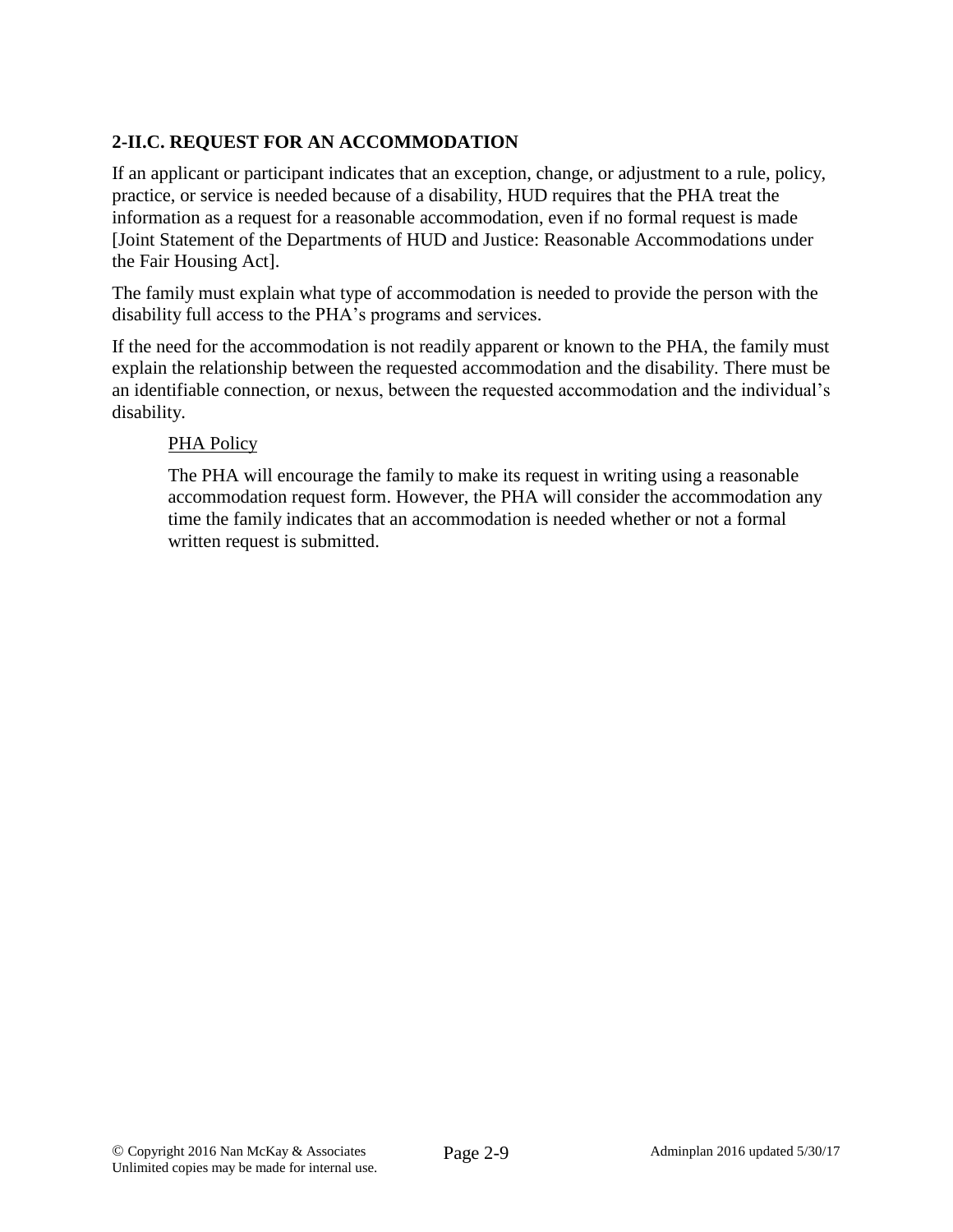# **2-II.D. VERIFICATION OF DISABILITY**

The regulatory civil rights definition for persons with disabilities is provided in Exhibit 2-1 at the end of this chapter. The definition of a person with a disability for the purpose of obtaining a reasonable accommodation is much broader than the HUD definition of disability which is used for waiting list preferences and income allowances.

Before providing an accommodation, the PHA must determine that the person meets the definition of a person with a disability, and that the accommodation will enhance the family's access to the PHA's programs and services.

If a person's disability is obvious or otherwise known to the PHA, and if the need for the requested accommodation is also readily apparent or known, no further verification will be required [Joint Statement of the Departments of HUD and Justice: Reasonable Accommodations under the Fair Housing Act].

If a family indicates that an accommodation is required for a disability that is not obvious or otherwise known to the PHA, the PHA must verify that the person meets the definition of a person with a disability, and that the limitations imposed by the disability require the requested accommodation.

When verifying a disability, the PHA will follow the verification policies provided in Chapter 7. All information related to a person's disability will be treated in accordance with the confidentiality policies provided in Chapter 16. In addition to the general requirements that govern all verification efforts, the following requirements apply when verifying a disability:

- Third-party verification must be obtained from an individual identified by the family who is competent to make the determination. A doctor or other medical professional, a peer support group, a non-medical service agency, or a reliable third party who is in a position to know about the individual's disability may provide verification of a disability [Joint Statement of the Departments of HUD and Justice: Reasonable Accommodations under the Fair Housing Act]
- The PHA must request only information that is necessary to evaluate the disability-related need for the accommodation. The PHA will not inquire about the nature or extent of any disability.
- Medical records will not be accepted or retained in the participant file.
- In the event that the PHA does receive confidential information about a person's specific diagnosis, treatment, or the nature or severity of the disability, the PHA will dispose of it. In place of the information, the PHA will note in the file that the disability and other requested information have been verified, the date the verification was received, and the name and address of the knowledgeable professional who sent the information [Notice PIH 2010-26].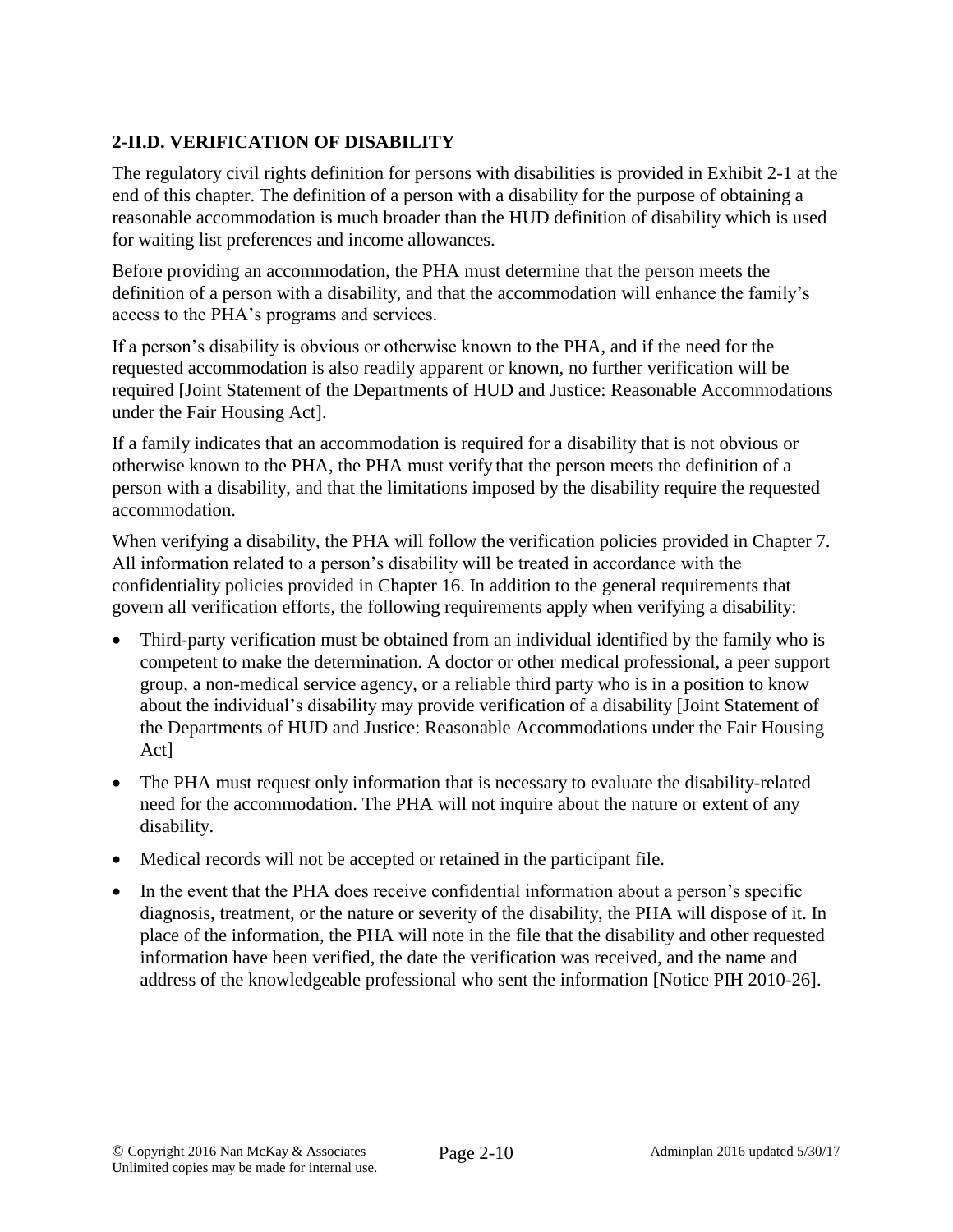**2-II.E. APPROVAL/DENIAL OF A REQUESTED ACCOMMODATION** [Joint Statement of the Departments of HUD and Justice: Reasonable Accommodations under the Fair Housing Act, Notice PIH 2010-26].

The PHA must approve a request for an accommodation if the following three conditions are met:

- The request was made by or on behalf of a person with a disability.
- There is a disability-related need for the accommodation.
- The requested accommodation is reasonable, meaning it would not impose an undue financial and administrative burden on the PHA, or fundamentally alter the nature of the PHA's HCV operations (including the obligation to comply with HUD requirements and regulations).

Requests for accommodations must be assessed on a case-by-case basis, taking into account factors such as the overall size of the PHA's program with respect to the number of employees, type of facilities and size of budget, type of operation including composition and structure of workforce, the nature and cost of the requested accommodation, and the availability of alternative accommodations that would effectively meet the family's disability-related needs.

Before making a determination whether to approve the request, the PHA may enter into discussion and negotiation with the family, request more information from the family, or may require the family to sign a consent form so that the PHA may verify the need for the requested accommodation.

#### PHA Policy

After a request for an accommodation is presented, the PHA will respond, in writing, within 10 business days.

If the PHA denies a request for an accommodation because it is not reasonable (it would impose an undue financial and administrative burden or fundamentally alter the nature of the PHA's operations), the PHA will discuss with the family whether an alternative accommodation could effectively address the family's disability-related needs without a fundamental alteration to the HCV program and without imposing an undue financial and administrative burden.

If the PHA believes that the family has failed to identify a reasonable alternative accommodation after interactive discussion and negotiation, the PHA will notify the family, in writing, of its determination within 10 business days from the date of the most recent discussion or communication with the family.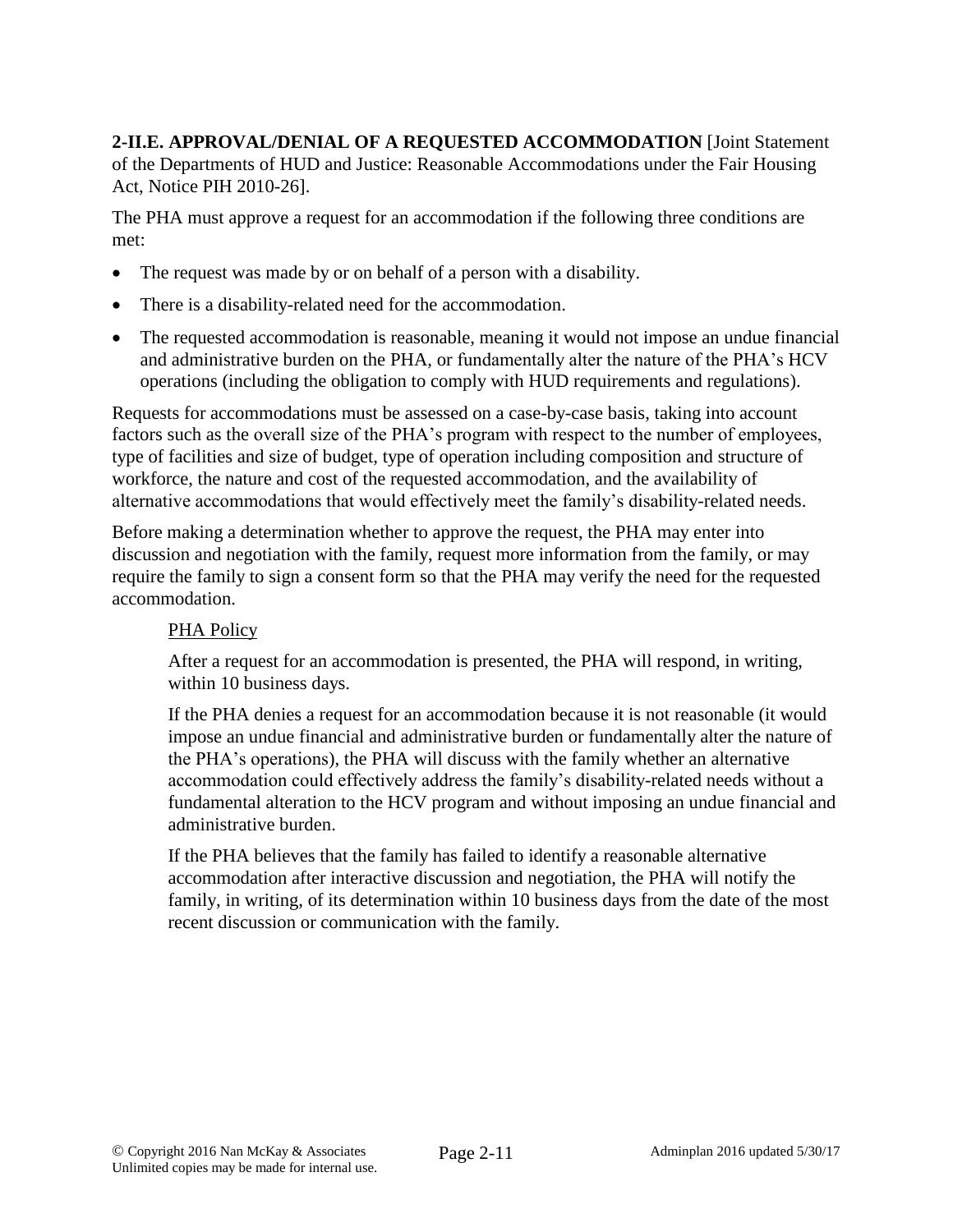## **2-II.F. PROGRAM ACCESSIBILITY FOR PERSONS WITH HEARING OR VISION IMPAIRMENTS**

HUD regulations require the PHA to ensure that persons with disabilities related to hearing and vision have reasonable access to the PHA's programs and services [24 CFR 8.6].

At the initial point of contact with each applicant, the PHA shall inform all applicants of alternative forms of communication that can be used other than plain language paperwork.

#### PHA Policy

To meet the needs of persons with hearing impairments, TTD/TTY (text telephone display / teletype) communication will be available.

To meet the needs of persons with vision impairments, large-print and audio versions of key program documents will be made available upon request. When visual aids are used in public meetings or presentations, or in meetings with PHA staff, one-on-one assistance will be provided upon request.

Additional examples of alternative forms of communication are sign language interpretation; having material explained orally by staff; or having a third party representative (a friend, relative or advocate, named by the applicant) to receive, interpret and explain housing materials and be present at all meetings.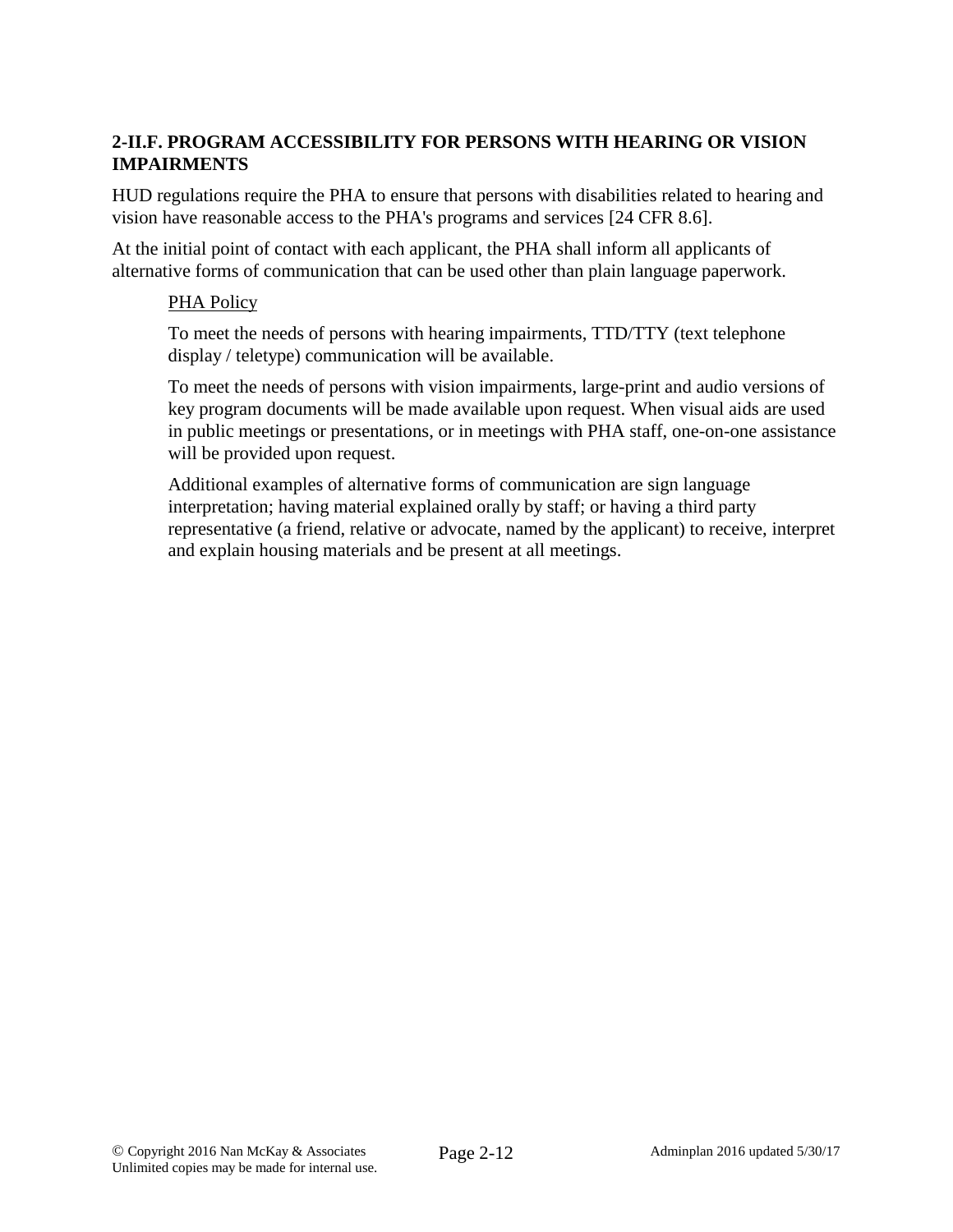# **2-II.G. PHYSICAL ACCESSIBILITY**

The PHA must comply with a variety of regulations pertaining to physical accessibility, including the following:

- Notice PIH 2010-26
- Section 504 of the Rehabilitation Act of 1973
- The Americans with Disabilities Act of 1990
- The Architectural Barriers Act of 1968
- The Fair Housing Act of 1988

The PHA's policies concerning physical accessibility must be readily available to applicants and participants. They can be found in three key documents:

- This plan describes the key policies that govern the PHA's responsibilities with regard to physical accessibility.
- Notice PIH 2010-26 summarizes information about pertinent laws and implementing regulations related to nondiscrimination and accessibility in federally-funded housing programs.
- The PHA Plan provides information about self-evaluation, needs assessment, and transition plans.

The design, construction, or alteration of PHA facilities must conform to the Uniform Federal Accessibility Standards (UFAS). Newly-constructed facilities must be designed to be readily accessible to and usable by persons with disabilities. Alterations to existing facilities must be accessible to the maximum extent feasible, defined as not imposing an undue financial and administrative burden on the operations of the HCV program.

When issuing a voucher to a family that includes an individual with disabilities, the PHA will include a current list of available accessible units known to the PHA and will assist the family in locating an available accessible unit, if necessary.

In general, owners must permit the family to make reasonable modifications to the unit. However, the owner is not required to pay for the modification and may require that the unit be restored to its original state at the family's expense when the family moves.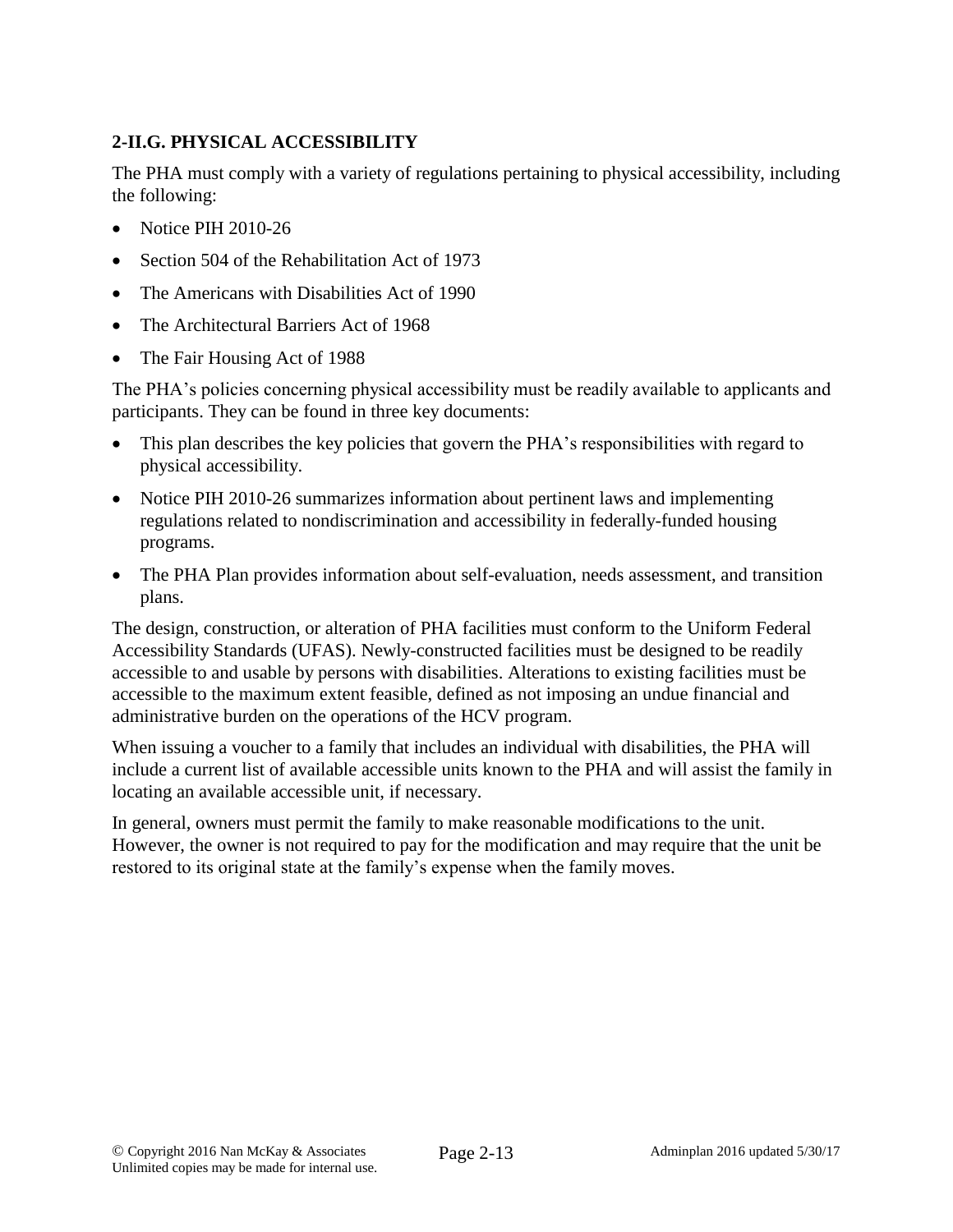# **2-II.H. DENIAL OR TERMINATION OF ASSISTANCE**

A PHA's decision to deny or terminate the assistance of a family that includes a person with disabilities is subject to consideration of reasonable accommodation [24 CFR 982.552 (2)(iv)].

When applicants with disabilities are denied assistance, the notice of denial must inform them of the PHA's informal review process and their right to request an informal review. In addition, the notice must inform applicants with disabilities of their right to request reasonable accommodations to participate in the informal review process.

When a participant family's assistance is terminated, the notice of termination must inform them of the PHA's informal hearing process and their right to request a hearing and reasonable accommodation.

When reviewing reasonable accommodation requests, the PHA must consider whether any mitigating circumstances can be verified to explain and overcome the problem that led to the PHA's decision to deny or terminate assistance. If a reasonable accommodation will allow the family to meet the requirements, the PHA must make the accommodation.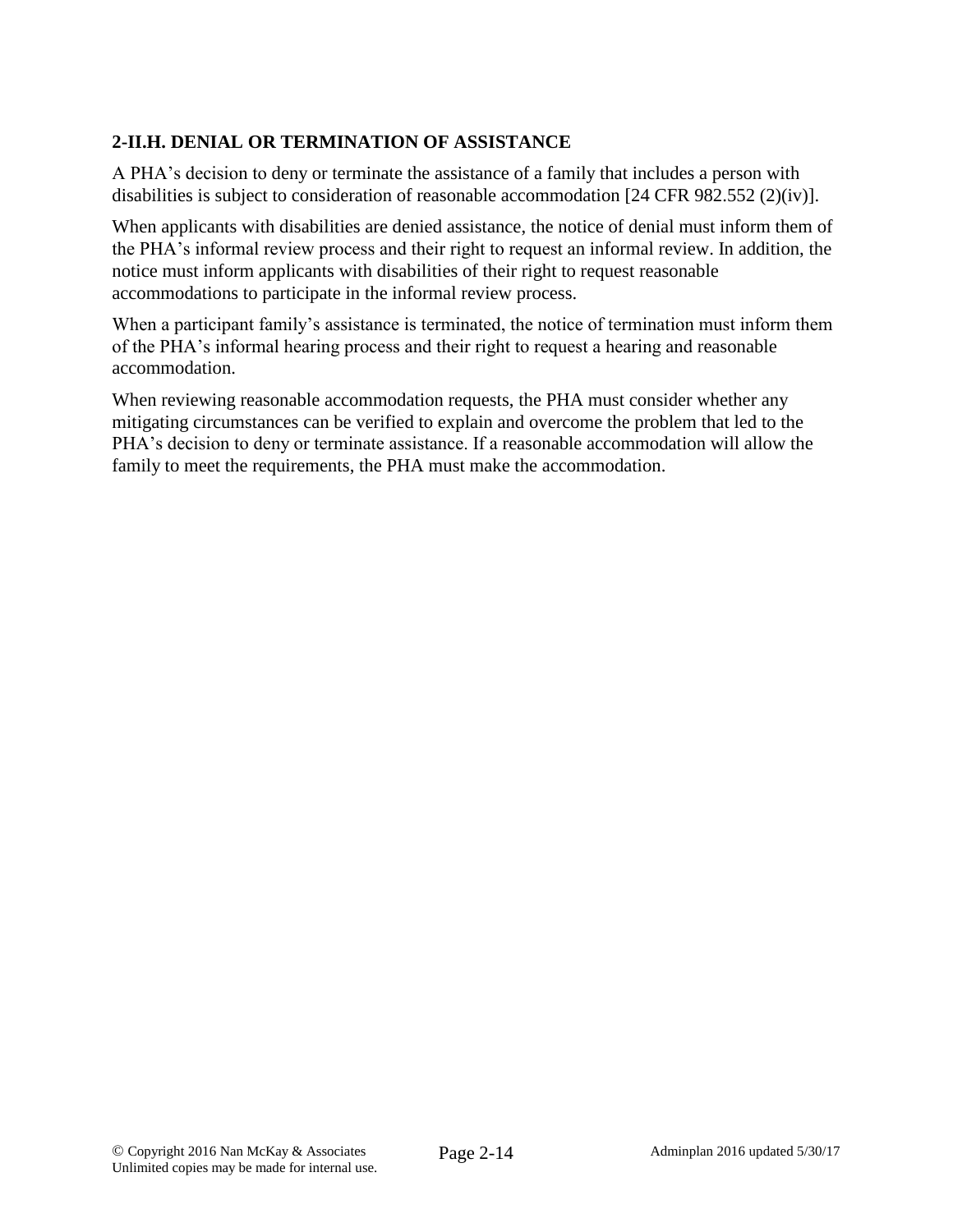## **PART III: IMPROVING ACCESS TO SERVICES FOR PERSONS WITH LIMITED ENGLISH PROFICIENCY (LEP)**

## **2-III.A. OVERVIEW**

Language for Limited English Proficiency Persons (LEP) can be a barrier to accessing important benefits or services, understanding and exercising important rights, complying with applicable responsibilities, or understanding other information provided by the HCV program. In certain circumstances, failure to ensure that LEP persons can effectively participate in or benefit from federally-assisted programs and activities may violate the prohibition under Title VI against discrimination on the basis of national origin. This part incorporates the Final Guidance to Federal Assistance Recipients Regarding Title VI Prohibition against National Origin Discrimination Affecting Limited English Proficient Persons, published January 22, 2007, in the *Federal Register.*

The PHA will take affirmative steps to communicate with people who need services or information in a language other than English. These persons will be referred to as Persons with Limited English Proficiency (LEP).

LEP is defined as persons who do not speak English as their primary language and who have a limited ability to read, write, speak or understand English. For the purposes of this administrative plan, LEP persons are HCV applicants and participants, and parents and family members of applicants and participants.

In order to determine the level of access needed by LEP persons, the PHA will balance the following four factors: (1) the number or proportion of LEP persons eligible to be served or likely to be encountered by the Housing Choice Voucher program; (2) the frequency with which LEP persons come into contact with the program; (3) the nature and importance of the program, activity, or service provided by the program to people's lives; and (4) the resources available to the PHA and costs. Balancing these four factors will ensure meaningful access by LEP persons to critical services while not imposing undue burdens on the PHA.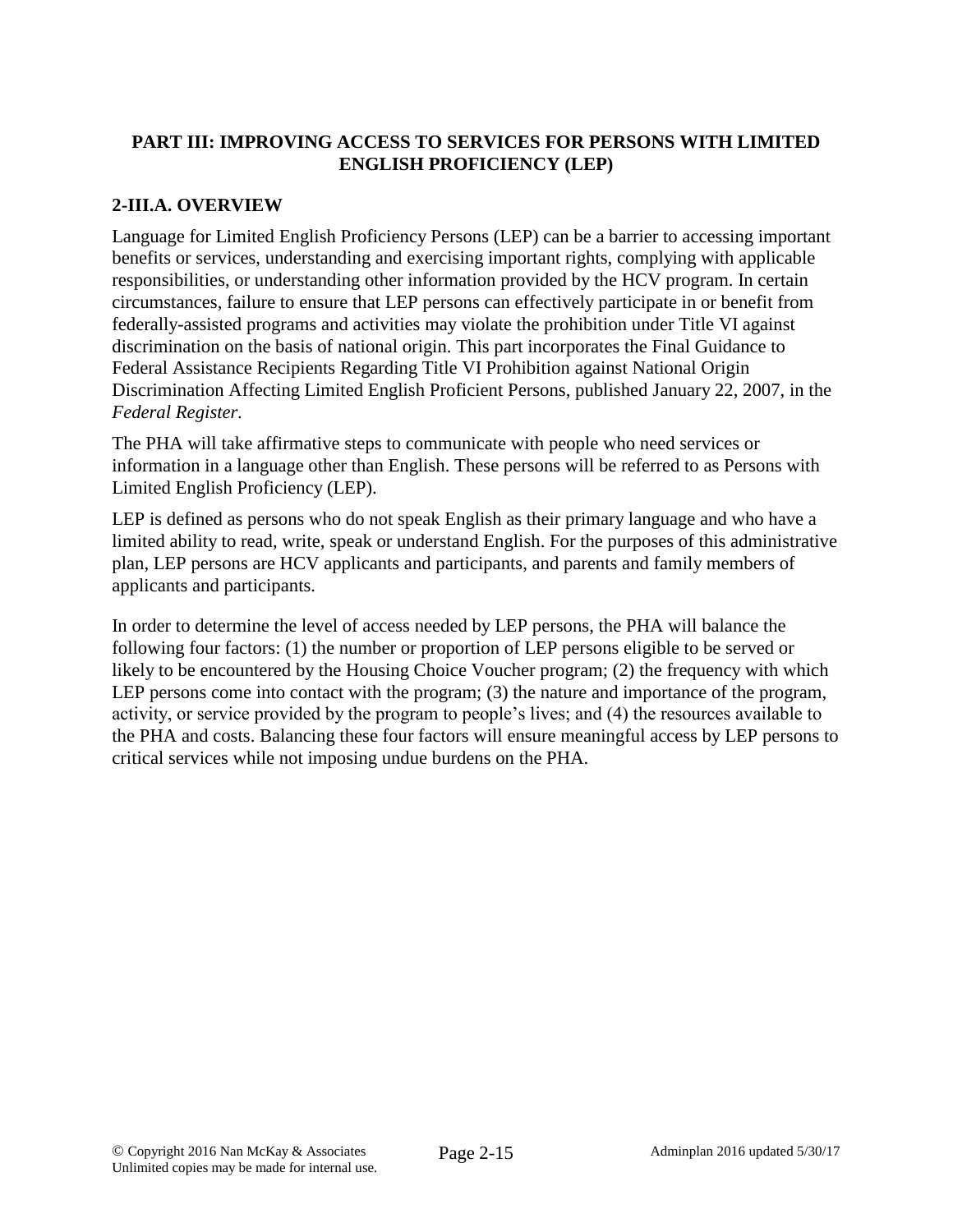### **2-III.B. ORAL INTERPRETATION**

The PHA will offer competent interpretation services free of charge, upon request, to the LEP person.

### PHA Policy

The PHA will utilize a language line for telephone interpreter services.

Where LEP persons desire, they will be permitted to use, at their own expense, an interpreter of their own choosing, in place of or as a supplement to the free language services offered by the PHA. The interpreter may be a family member or friend.

The PHA will analyze the various kinds of contacts it has with the public, to assess language needs and decide what reasonable steps should be taken. "Reasonable steps" may not be reasonable where the costs imposed substantially exceed the benefits.

Where feasible and possible, according to its language assistance plan (LAP), the PHA will train and hire bilingual staff to be available to act as interpreters and translators, will pool resources with other PHAs, and will standardize documents.

### **2-III.C. WRITTEN TRANSLATION**

Translation is the replacement of a written text from one language into an equivalent written text in another language.

#### PHA Policy

In order to comply with written-translation obligations, the PHA will take the following steps:

The PHA will provide written translations of vital documents for each eligible LEP language group that constitutes 5 percent or 1,000 persons, whichever is less, of the population of persons eligible to be served or likely to be affected or encountered. Translation of other documents, if needed, can be provided orally; or

If there are fewer than 50 persons in a language group that reaches the 5 percent trigger, the PHA does not translate vital written materials, but provides written notice in the primary language of the LEP language group of the right to receive competent oral interpretation of those written materials, free of cost.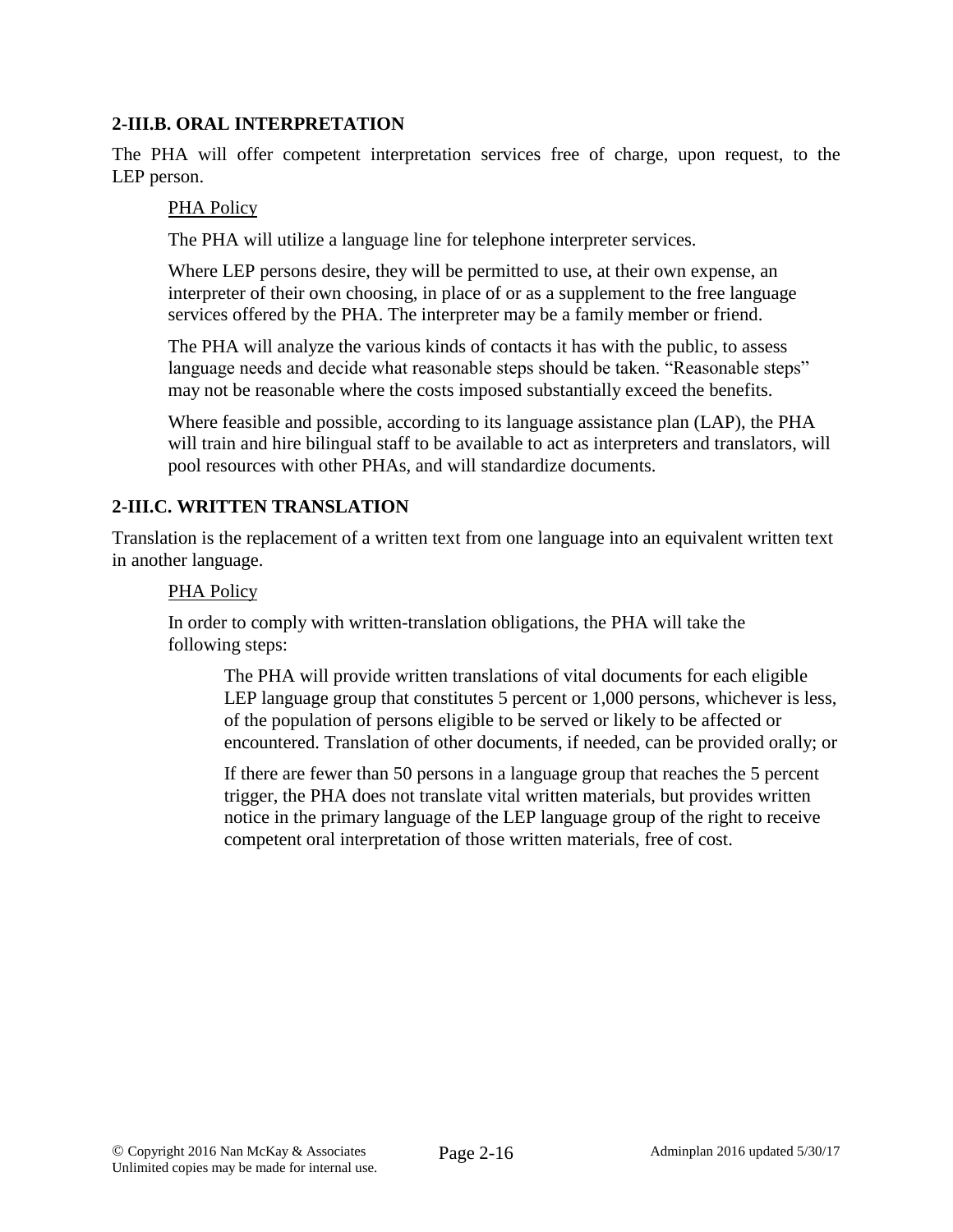## **2-III.D. IMPLEMENTATION PLAN**

After completing the four-factor analysis and deciding what language assistance services are appropriate, the PHA shall determine whether it is necessary to develop a written implementation plan to address the identified needs of the LEP populations it serves.

If the PHA determines that it is not necessary to develop a written implementation plan, the absence of a written plan does not obviate the underlying obligation to ensure meaningful access by LEP persons to the PHA's Housing Choice Voucher program and services.

### PHA Policy

If it is determined that the PHA serves very few LEP persons, and the PHA has very limited resources, the PHA will not develop a written LEP plan, but will consider alternative ways to articulate in a reasonable manner a plan for providing meaningful access. Entities having significant contact with LEP persons, such as schools, grassroots and faith-based organizations, community groups, and groups working with new immigrants will be contacted for input into the process.

If the PHA determines it is appropriate to develop a written LEP plan, the following five steps will be taken: (1) Identifying LEP individuals who need language assistance; (2) identifying language assistance measures; (3) training staff; (4) providing notice to LEP persons; and (5) monitoring and updating the LEP plan.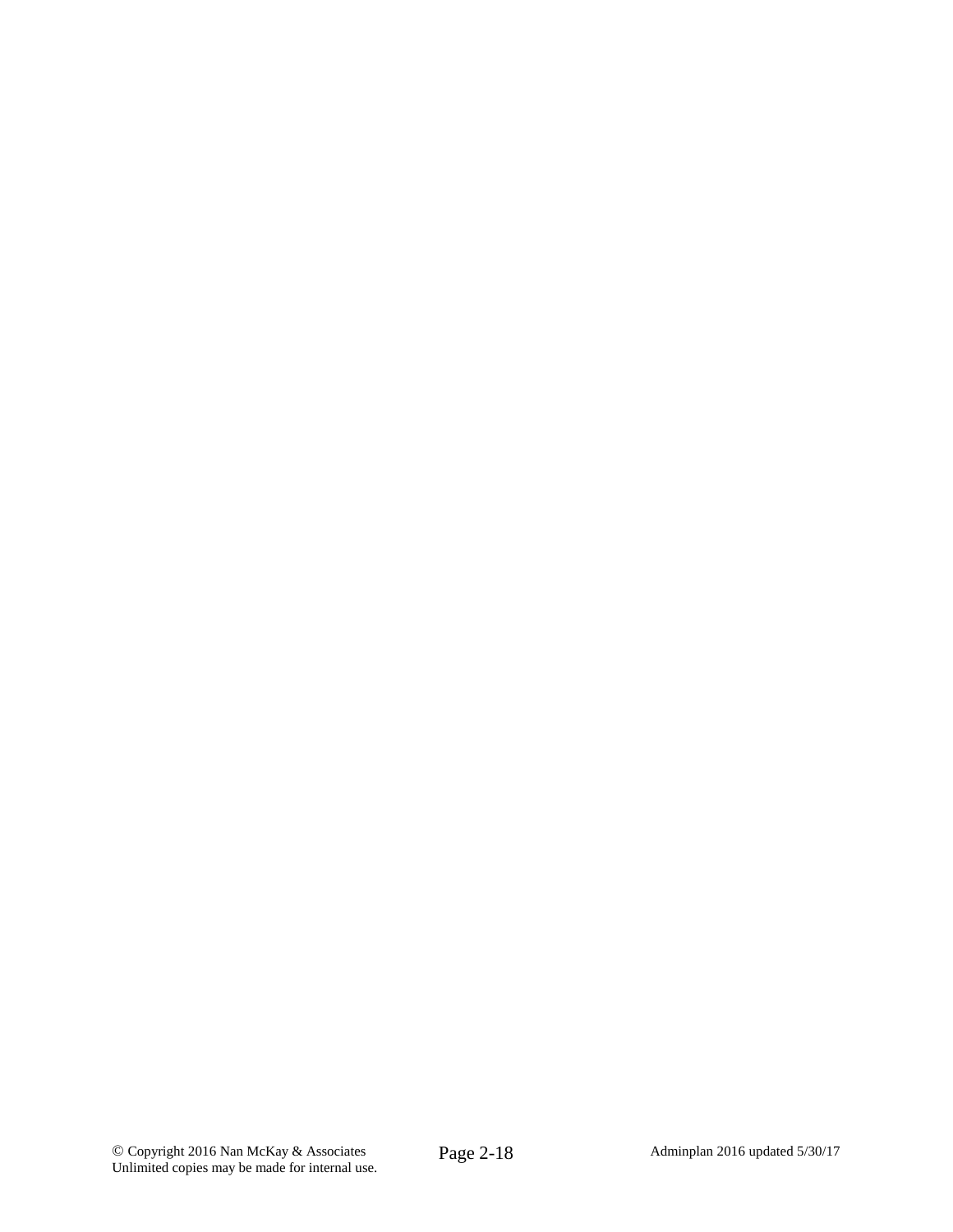### **EXHIBIT 2-1: DEFINITION OF A PERSON WITH A DISABILITY UNDER FEDERAL CIVIL RIGHTS LAWS [24 CFR Parts 8.3 and 100.201]**

A person with a disability, as defined under federal civil rights laws, is any person who:

- Has a physical or mental impairment that substantially limits one or more of the major life activities of an individual, or
- Has a record of such impairment, or
- Is regarded as having such impairment

The phrase "physical or mental impairment" includes:

- Any physiological disorder or condition, cosmetic or disfigurement, or anatomical loss affecting one or more of the following body systems: neurological; musculoskeletal; special sense organs; respiratory, including speech organs; cardiovascular; reproductive; digestive; genito-urinary; hemic and lymphatic; skin; and endocrine; or
- Any mental or psychological disorder, such as mental retardation, organic brain syndrome, emotional or mental illness, and specific learning disabilities. The term "physical or mental impairment" includes, but is not limited to: such diseases and conditions as orthopedic, visual, speech and hearing impairments, cerebral palsy, autism, epilepsy, muscular dystrophy, multiple sclerosis, cancer, heart disease, diabetes, mental retardation, emotional illness, drug addiction and alcoholism.

"Major life activities" includes, but is not limited to, caring for oneself, performing manual tasks, walking, seeing, hearing, breathing, learning, and/or working.

"Has a record of such impairment" means has a history of, or has been misclassified as having, a mental or physical impairment that substantially limits one or more major life activities.

"Is regarded as having an impairment" is defined as having a physical or mental impairment that does not substantially limit one or more major life activities but is treated by a public entity (such as the PHA) as constituting such a limitation; has none of the impairments defined in this section but is treated by a public entity as having such an impairment; or has a physical or mental impairment that substantially limits one or more major life activities, only as a result of the attitudes of others toward that impairment.